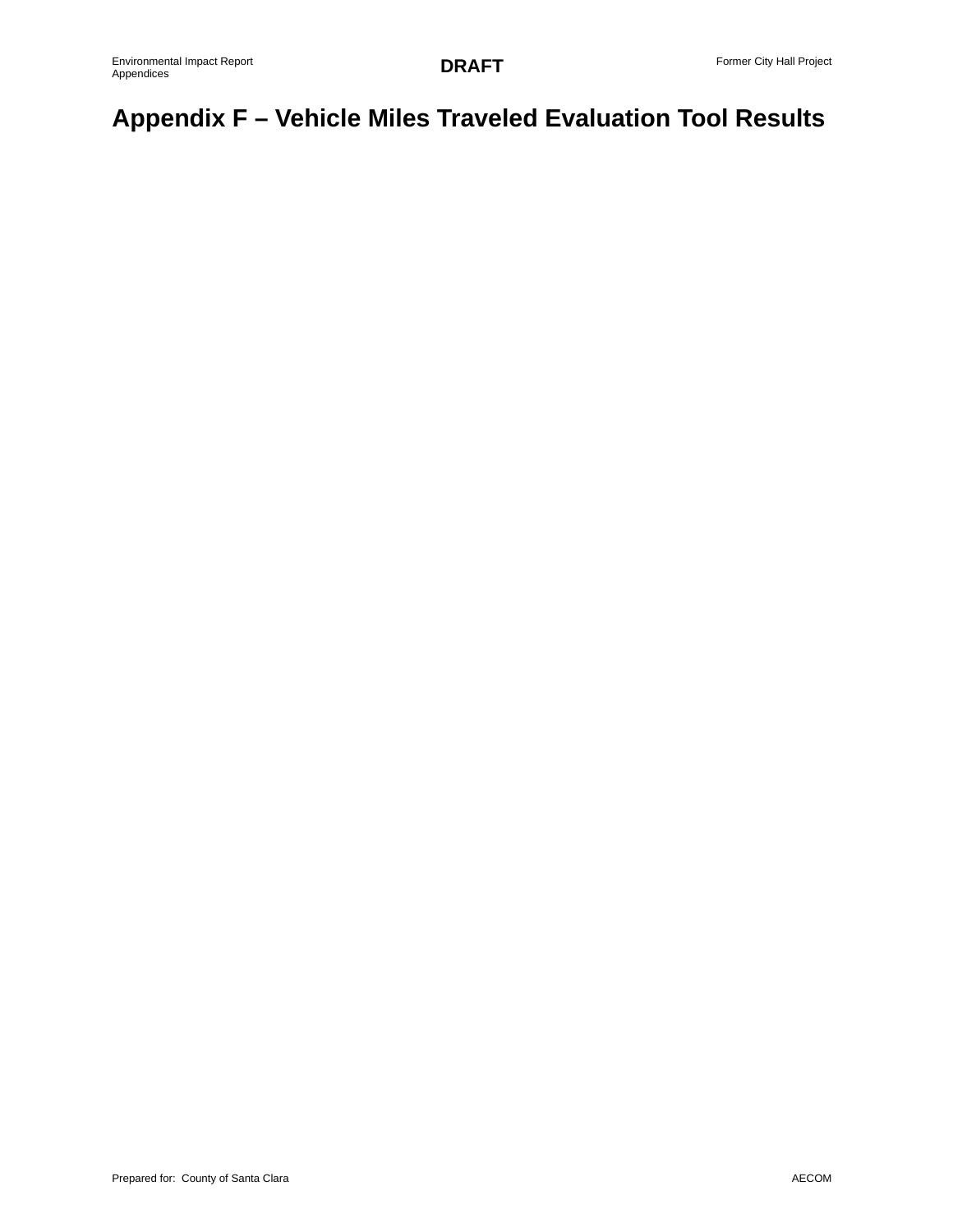| <b>PROJECT:</b>                                                                                        |                                                                                                                                                             |                            |                                                                                                                                                                             |  |                                                    |  |  |
|--------------------------------------------------------------------------------------------------------|-------------------------------------------------------------------------------------------------------------------------------------------------------------|----------------------------|-----------------------------------------------------------------------------------------------------------------------------------------------------------------------------|--|----------------------------------------------------|--|--|
| Name:<br>Parcel:                                                                                       | Former City Hall Project<br>Tool Version:<br>801 North First Street, San Jose, CA 95110<br>Location:<br>Date:<br>25904023<br>Parcel Type: Urban Low Transit |                            |                                                                                                                                                                             |  | 2/29/2019<br>9/16/2020                             |  |  |
|                                                                                                        | Proposed Parking Spaces                                                                                                                                     | Vehicles: 0                | Bicycles: 0                                                                                                                                                                 |  |                                                    |  |  |
| <b>LAND USE:</b>                                                                                       |                                                                                                                                                             |                            |                                                                                                                                                                             |  |                                                    |  |  |
| Residential:<br>Subtotal                                                                               | Single Family<br>Multi Family                                                                                                                               | $0$ DU<br>$0$ DU<br>$0$ DU | Percent of All Residential Units<br>Extremely Low Income ( $\leq$ 30% MFI)<br>Very Low Income ( $>$ 30% MFI, $\leq$ 50% MFI)<br>Low Income ( $> 50\%$ MFI, $\leq 80\%$ MFI) |  | 0 % Affordable<br>0 % Affordable<br>0 % Affordable |  |  |
| Office:                                                                                                | 113.4 KSF                                                                                                                                                   |                            |                                                                                                                                                                             |  |                                                    |  |  |
| Retail:                                                                                                |                                                                                                                                                             | 0 KSF                      |                                                                                                                                                                             |  |                                                    |  |  |
| Industrial:                                                                                            |                                                                                                                                                             | 0 KSF                      |                                                                                                                                                                             |  |                                                    |  |  |
|                                                                                                        | <b>VMT REDUCTION STRATEGIES</b>                                                                                                                             |                            |                                                                                                                                                                             |  |                                                    |  |  |
|                                                                                                        | <b>Tier 1 - Project Characteristics</b>                                                                                                                     |                            |                                                                                                                                                                             |  |                                                    |  |  |
| Increase Residential Density                                                                           |                                                                                                                                                             |                            |                                                                                                                                                                             |  |                                                    |  |  |
| Existing Density (DU/Residential Acres in half-mile buffer)                                            |                                                                                                                                                             |                            |                                                                                                                                                                             |  | 9<br>9                                             |  |  |
|                                                                                                        | With Project Density (DU/Residential Acres in half-mile buffer)                                                                                             |                            |                                                                                                                                                                             |  |                                                    |  |  |
| Increase Development Diversity                                                                         |                                                                                                                                                             |                            |                                                                                                                                                                             |  | 0.83                                               |  |  |
|                                                                                                        |                                                                                                                                                             |                            |                                                                                                                                                                             |  | 0.83                                               |  |  |
|                                                                                                        | Integrate Affordable and Below Market Rate                                                                                                                  |                            |                                                                                                                                                                             |  |                                                    |  |  |
|                                                                                                        |                                                                                                                                                             |                            |                                                                                                                                                                             |  | 0%                                                 |  |  |
|                                                                                                        |                                                                                                                                                             |                            |                                                                                                                                                                             |  |                                                    |  |  |
|                                                                                                        |                                                                                                                                                             |                            |                                                                                                                                                                             |  | 0%                                                 |  |  |
| Increase Employment Density                                                                            |                                                                                                                                                             |                            |                                                                                                                                                                             |  |                                                    |  |  |
| Existing Density (Jobs/Commercial Acres in half-mile buffer)                                           |                                                                                                                                                             |                            |                                                                                                                                                                             |  | 40<br>42                                           |  |  |
| With Project Density (Jobs/Commercial Acres in half-mile buffer)<br>Tier 2 - Multimodal Infrastructure |                                                                                                                                                             |                            |                                                                                                                                                                             |  |                                                    |  |  |
|                                                                                                        |                                                                                                                                                             |                            |                                                                                                                                                                             |  |                                                    |  |  |
| <b>Tier 3 - Parking</b>                                                                                |                                                                                                                                                             |                            |                                                                                                                                                                             |  |                                                    |  |  |
| <b>Tier 4 - TDM Programs</b><br>Subsidized or Discounted Transit Program                               |                                                                                                                                                             |                            |                                                                                                                                                                             |  |                                                    |  |  |
|                                                                                                        | 100 %                                                                                                                                                       |                            |                                                                                                                                                                             |  |                                                    |  |  |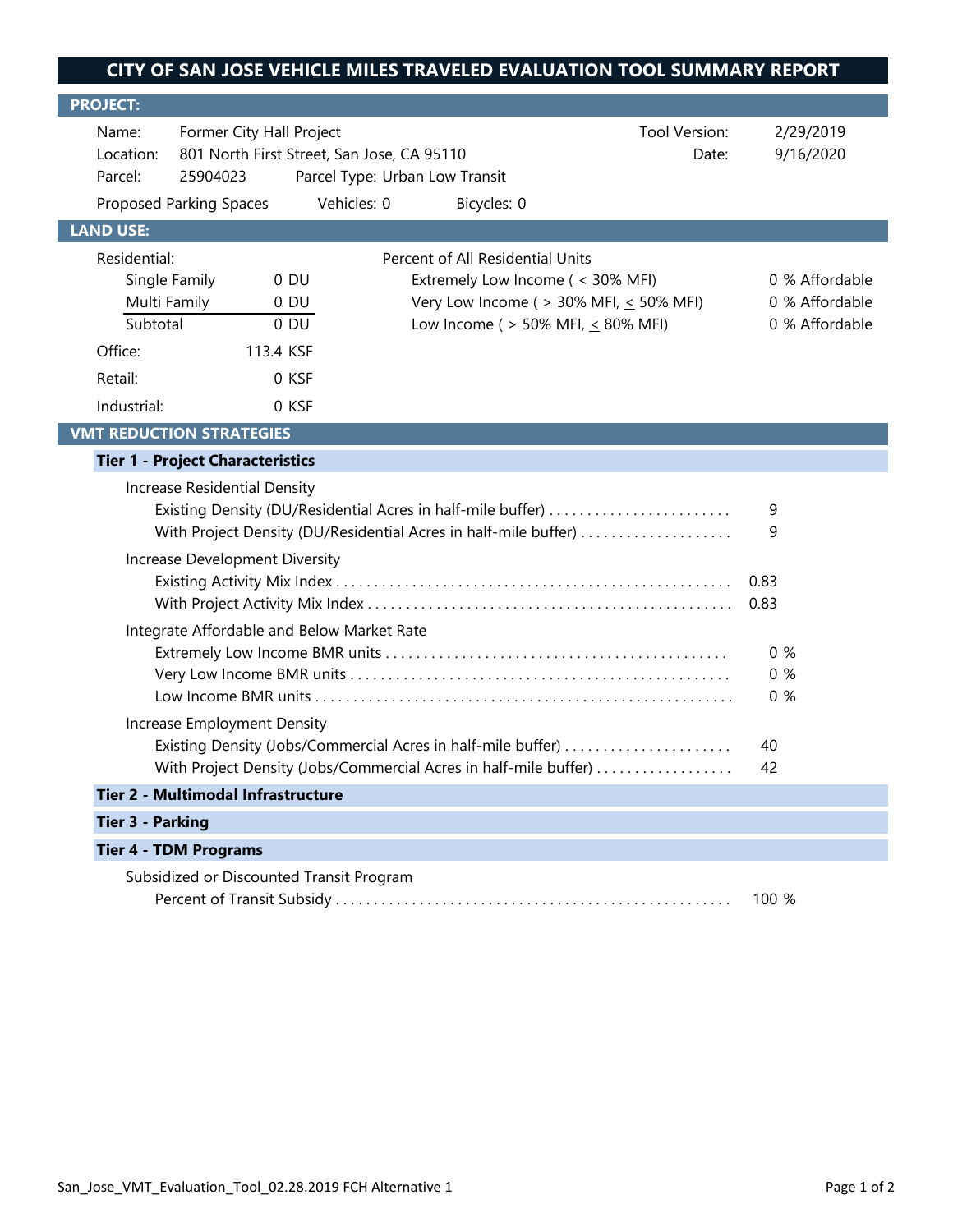#### **EMPLOYMENT ONLY**

The tool estimates that the project would generate per non-industrial worker VMT above the City's threshold and per industrial worker VMT below the City's threshold.

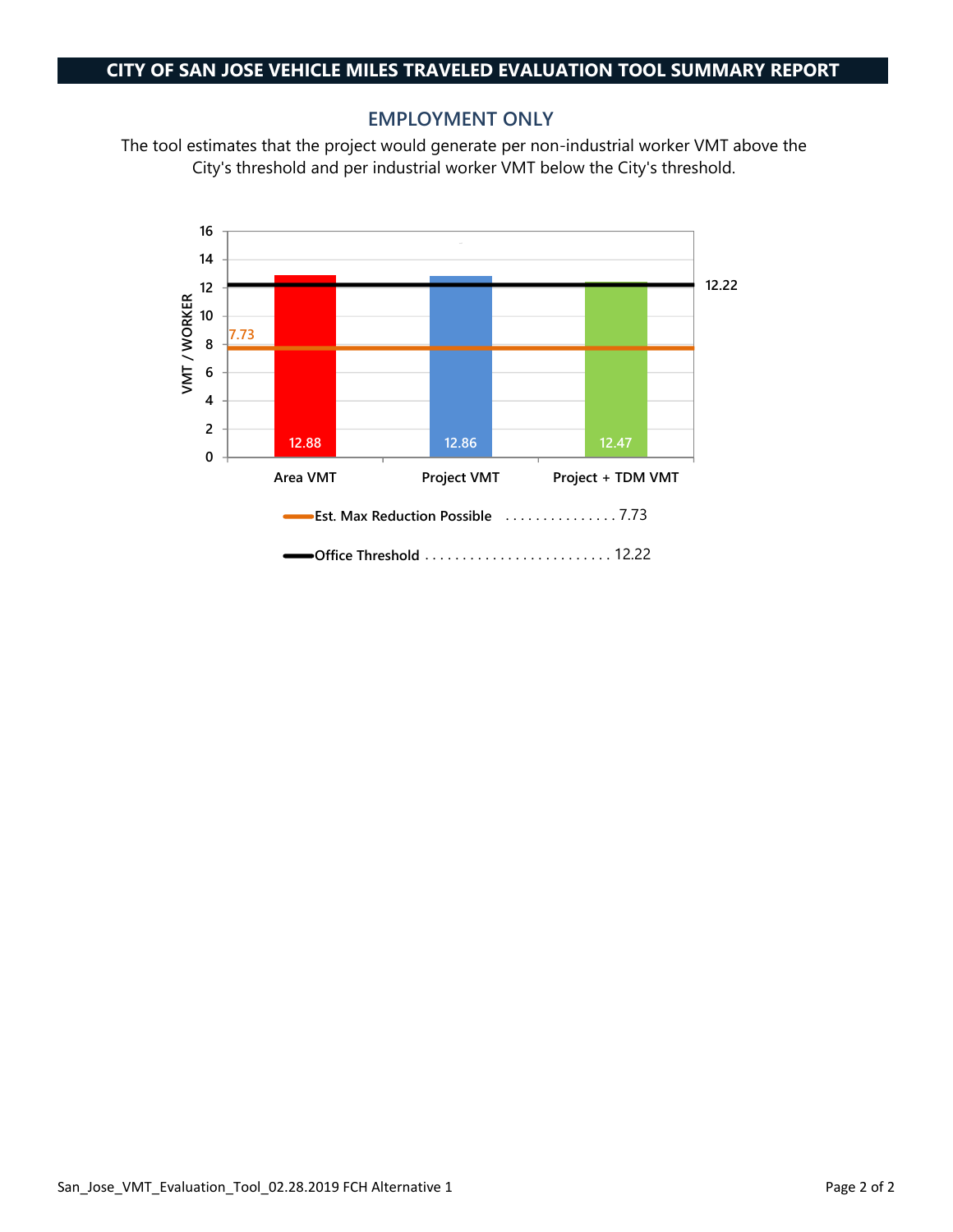| <b>PROJECT:</b>                                                                                                                                                                                  |                                                                                                                                                |                                              |                                                                                                                                                                             |  |                                                    |
|--------------------------------------------------------------------------------------------------------------------------------------------------------------------------------------------------|------------------------------------------------------------------------------------------------------------------------------------------------|----------------------------------------------|-----------------------------------------------------------------------------------------------------------------------------------------------------------------------------|--|----------------------------------------------------|
| Name:<br>Location:<br>Parcel:                                                                                                                                                                    | Former City Hall Project<br>Tool Version:<br>801 North First Street, San Jose, CA 95110<br>Date:<br>25904023<br>Parcel Type: Urban Low Transit |                                              |                                                                                                                                                                             |  | 2/29/2019<br>9/18/2020                             |
|                                                                                                                                                                                                  | <b>Proposed Parking Spaces</b>                                                                                                                 | Vehicles: 0                                  | Bicycles: 0                                                                                                                                                                 |  |                                                    |
| <b>LAND USE:</b>                                                                                                                                                                                 |                                                                                                                                                |                                              |                                                                                                                                                                             |  |                                                    |
| Residential:<br>Subtotal<br>Office:<br>Retail:<br>Industrial:                                                                                                                                    | Single Family<br>Multi Family<br>108 DU                                                                                                        | $0$ DU<br>108 DU<br>23 KSF<br>0 KSF<br>0 KSF | Percent of All Residential Units<br>Extremely Low Income ( $\leq$ 30% MFI)<br>Very Low Income ( $>$ 30% MFI, $\leq$ 50% MFI)<br>Low Income ( $> 50\%$ MFI, $\leq 80\%$ MFI) |  | 0 % Affordable<br>0 % Affordable<br>0 % Affordable |
|                                                                                                                                                                                                  | <b>VMT REDUCTION STRATEGIES</b>                                                                                                                |                                              |                                                                                                                                                                             |  |                                                    |
|                                                                                                                                                                                                  | <b>Tier 1 - Project Characteristics</b>                                                                                                        |                                              |                                                                                                                                                                             |  |                                                    |
| Increase Residential Density<br>Existing Density (DU/Residential Acres in half-mile buffer)<br>With Project Density (DU/Residential Acres in half-mile buffer)<br>Increase Development Diversity |                                                                                                                                                |                                              |                                                                                                                                                                             |  | 9<br>9                                             |
|                                                                                                                                                                                                  |                                                                                                                                                |                                              |                                                                                                                                                                             |  | 0.83<br>0.83                                       |
|                                                                                                                                                                                                  |                                                                                                                                                |                                              |                                                                                                                                                                             |  |                                                    |
| Integrate Affordable and Below Market Rate<br>Increase Employment Density                                                                                                                        |                                                                                                                                                |                                              |                                                                                                                                                                             |  | 0%<br>0%<br>0%                                     |
|                                                                                                                                                                                                  |                                                                                                                                                |                                              | Existing Density (Jobs/Commercial Acres in half-mile buffer)                                                                                                                |  | 40                                                 |
| With Project Density (Jobs/Commercial Acres in half-mile buffer)                                                                                                                                 |                                                                                                                                                |                                              |                                                                                                                                                                             |  | 41                                                 |
|                                                                                                                                                                                                  | Tier 2 - Multimodal Infrastructure                                                                                                             |                                              |                                                                                                                                                                             |  |                                                    |
| <b>Tier 3 - Parking</b>                                                                                                                                                                          |                                                                                                                                                |                                              |                                                                                                                                                                             |  |                                                    |
|                                                                                                                                                                                                  | <b>Tier 4 - TDM Programs</b>                                                                                                                   |                                              |                                                                                                                                                                             |  |                                                    |
| Subsidized or Discounted Transit Program                                                                                                                                                         |                                                                                                                                                |                                              |                                                                                                                                                                             |  | 100 %                                              |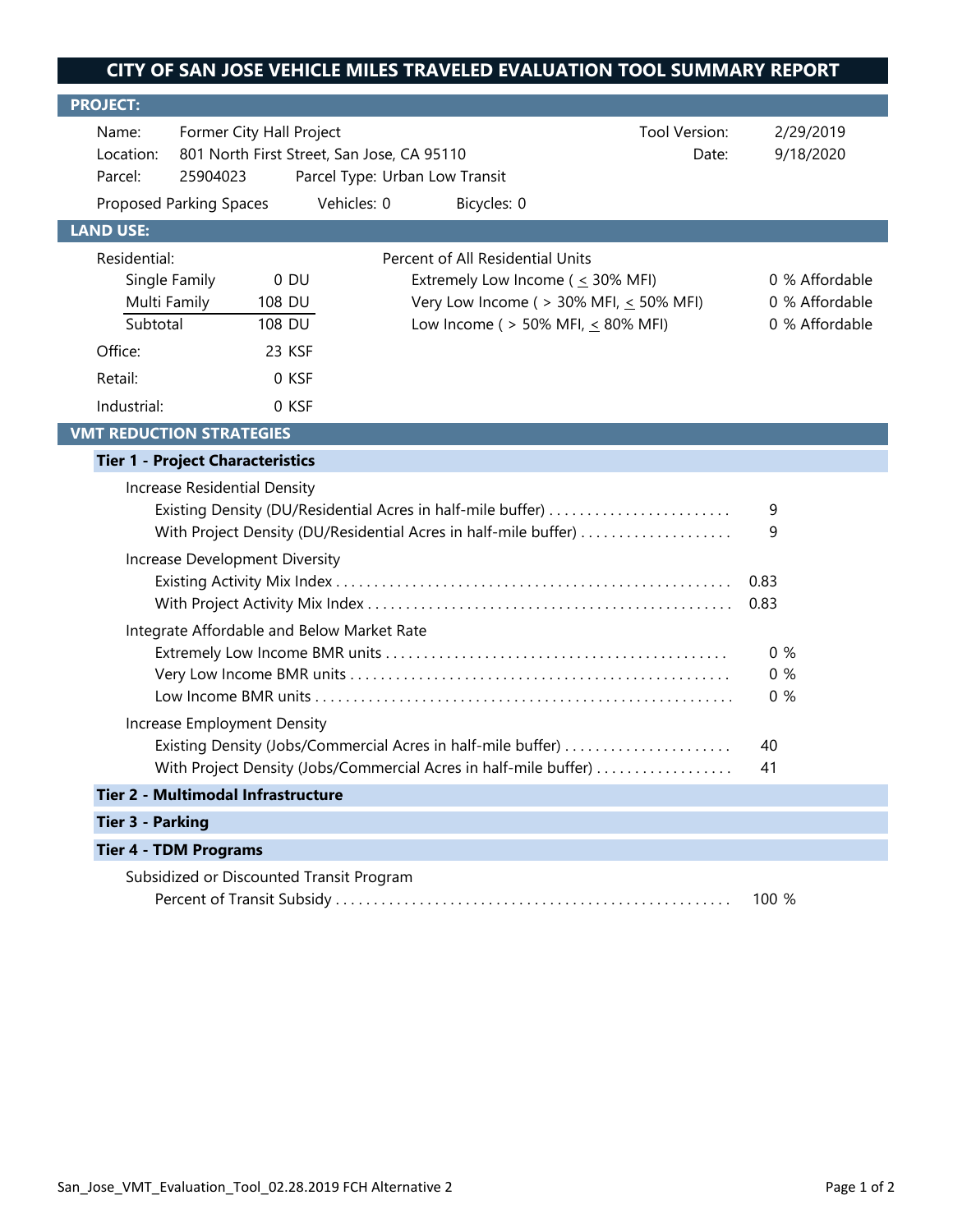### **RESIDENTIAL ONLY**

The tool estimates that the project would generate per capita VMT below the City's threshold.



## **EMPLOYMENT ONLY**

The tool estimates that the project would generate per non-industrial worker VMT above the City's threshold and per industrial worker VMT below the City's threshold.

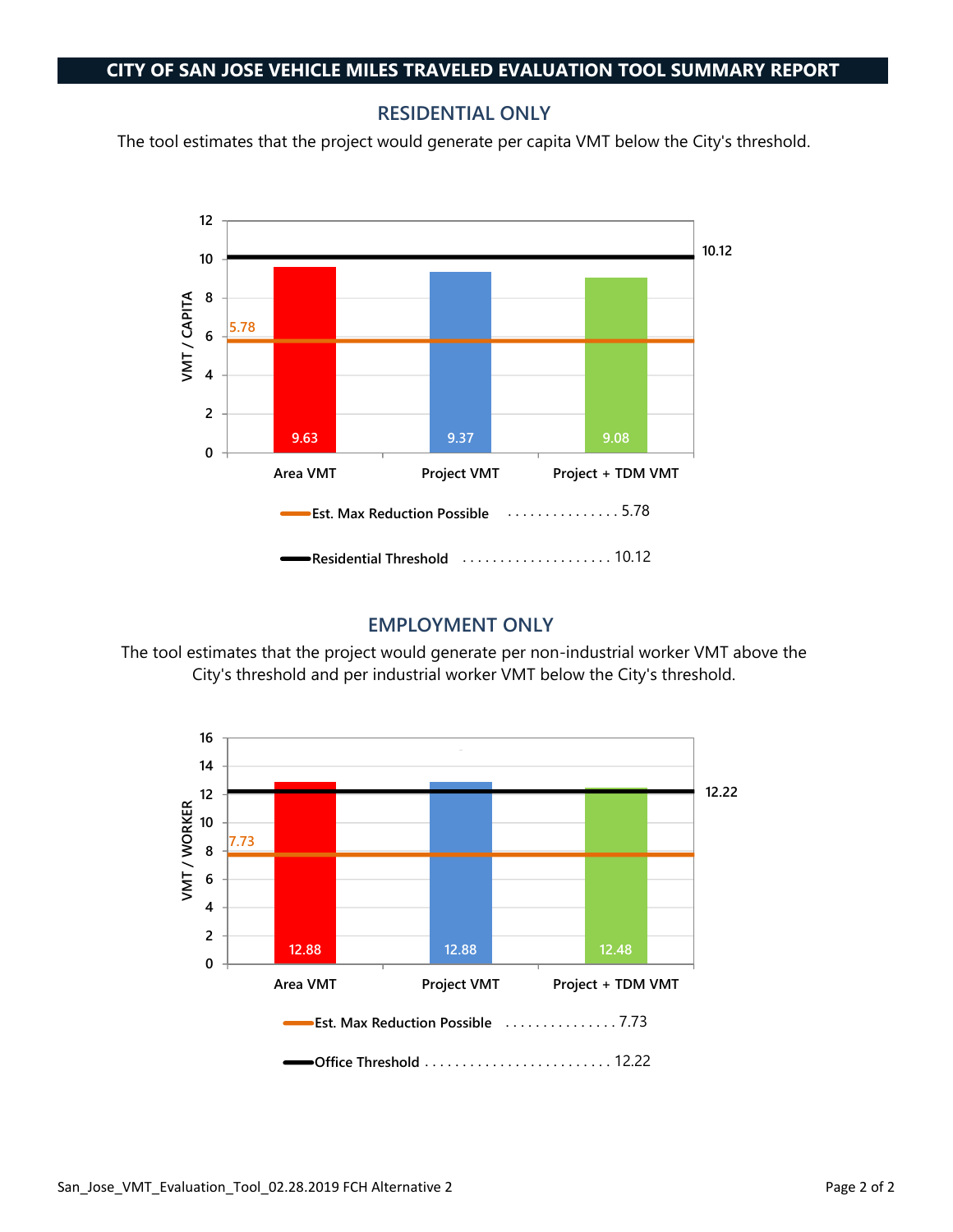| <b>PROJECT:</b>                                                                                                                                                                                  |                                                                                                                                                |                                                                        |             |                                                                                                                                                                             |                        |                                                       |  |
|--------------------------------------------------------------------------------------------------------------------------------------------------------------------------------------------------|------------------------------------------------------------------------------------------------------------------------------------------------|------------------------------------------------------------------------|-------------|-----------------------------------------------------------------------------------------------------------------------------------------------------------------------------|------------------------|-------------------------------------------------------|--|
| Name:<br>Location:<br>Parcel:                                                                                                                                                                    | Former City Hall Project<br>Tool Version:<br>801 North First Street, San Jose, CA 95110<br>Date:<br>25904023<br>Parcel Type: Urban Low Transit |                                                                        |             |                                                                                                                                                                             | 2/29/2019<br>9/16/2020 |                                                       |  |
|                                                                                                                                                                                                  | <b>Proposed Parking Spaces</b>                                                                                                                 |                                                                        | Vehicles: 0 | Bicycles: 0                                                                                                                                                                 |                        |                                                       |  |
| <b>LAND USE:</b>                                                                                                                                                                                 |                                                                                                                                                |                                                                        |             |                                                                                                                                                                             |                        |                                                       |  |
| Residential:<br>Subtotal<br>Office:<br>Retail:<br>Industrial:                                                                                                                                    | Single Family<br>Multi Family                                                                                                                  | $0$ DU<br>100 DU<br>$\overline{1}00$ DU<br>113.4 KSF<br>0 KSF<br>0 KSF |             | Percent of All Residential Units<br>Extremely Low Income ( $\leq$ 30% MFI)<br>Very Low Income ( $>$ 30% MFI, $\leq$ 50% MFI)<br>Low Income ( $> 50\%$ MFI, $\leq 80\%$ MFI) |                        | 27 % Affordable<br>27 % Affordable<br>46 % Affordable |  |
|                                                                                                                                                                                                  | <b>VMT REDUCTION STRATEGIES</b>                                                                                                                |                                                                        |             |                                                                                                                                                                             |                        |                                                       |  |
|                                                                                                                                                                                                  | <b>Tier 1 - Project Characteristics</b>                                                                                                        |                                                                        |             |                                                                                                                                                                             |                        |                                                       |  |
| Increase Residential Density<br>Existing Density (DU/Residential Acres in half-mile buffer)<br>With Project Density (DU/Residential Acres in half-mile buffer)<br>Increase Development Diversity |                                                                                                                                                |                                                                        |             |                                                                                                                                                                             | 9<br>9                 |                                                       |  |
|                                                                                                                                                                                                  |                                                                                                                                                |                                                                        |             |                                                                                                                                                                             | 0.83                   |                                                       |  |
|                                                                                                                                                                                                  |                                                                                                                                                |                                                                        |             |                                                                                                                                                                             | 0.83                   |                                                       |  |
| Integrate Affordable and Below Market Rate<br>Increase Employment Density                                                                                                                        |                                                                                                                                                |                                                                        |             |                                                                                                                                                                             | 27 %<br>27 %<br>46 %   |                                                       |  |
|                                                                                                                                                                                                  | Existing Density (Jobs/Commercial Acres in half-mile buffer)                                                                                   |                                                                        |             |                                                                                                                                                                             |                        | 40                                                    |  |
| With Project Density (Jobs/Commercial Acres in half-mile buffer)                                                                                                                                 |                                                                                                                                                |                                                                        |             |                                                                                                                                                                             | 42                     |                                                       |  |
|                                                                                                                                                                                                  | Tier 2 - Multimodal Infrastructure                                                                                                             |                                                                        |             |                                                                                                                                                                             |                        |                                                       |  |
| <b>Tier 3 - Parking</b>                                                                                                                                                                          |                                                                                                                                                |                                                                        |             |                                                                                                                                                                             |                        |                                                       |  |
|                                                                                                                                                                                                  | <b>Tier 4 - TDM Programs</b>                                                                                                                   |                                                                        |             |                                                                                                                                                                             |                        |                                                       |  |
| Subsidized or Discounted Transit Program                                                                                                                                                         |                                                                                                                                                |                                                                        |             |                                                                                                                                                                             | 100 %                  |                                                       |  |